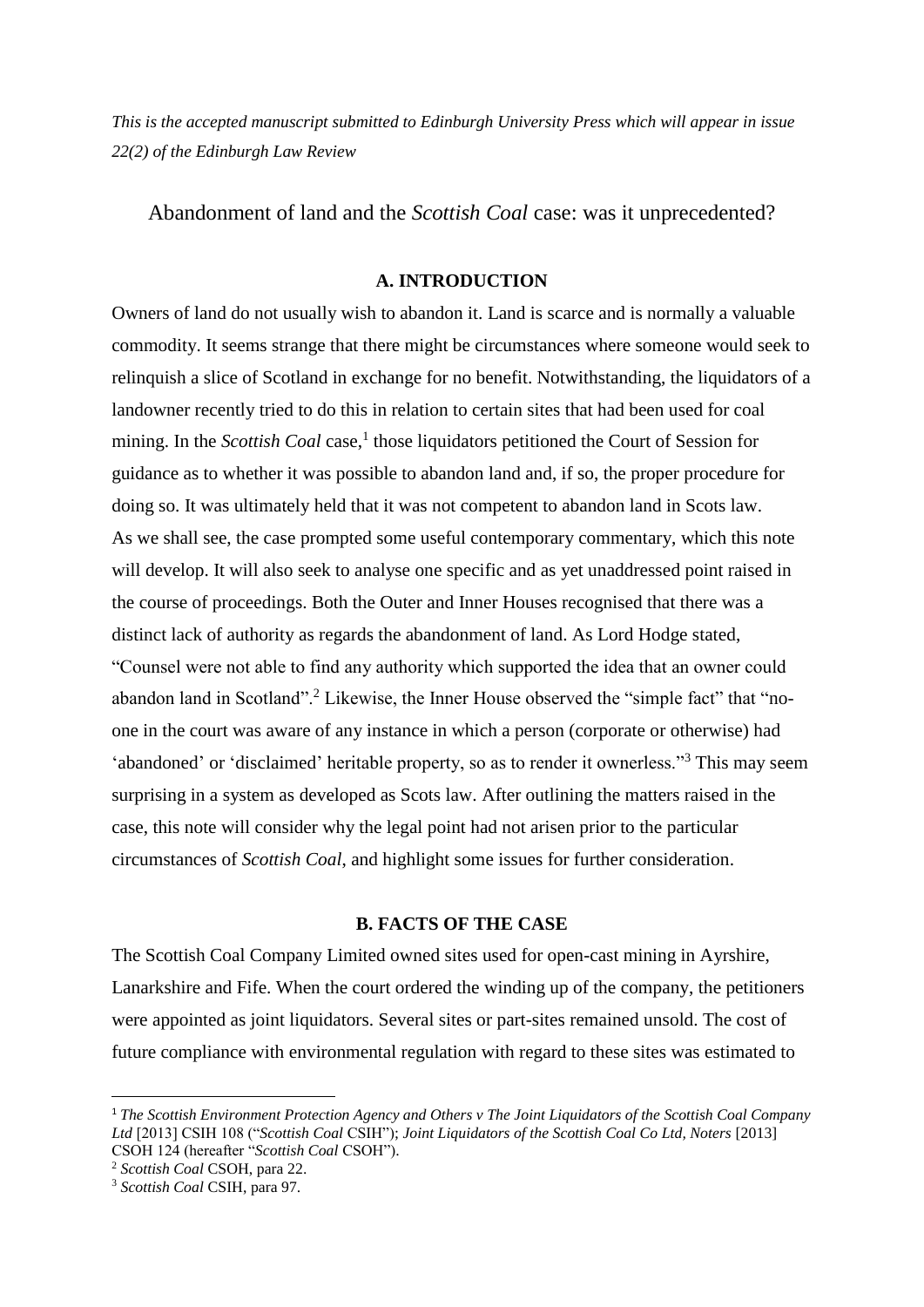be around £478,000 per month.<sup>4</sup> Such costs would swallow up the assets of the Scottish Coal Company. In order to protect unsecured creditors and the holders of a floating charge, the liquidators sought direction from the court on several questions.

The question of central importance in this note was whether the liquidators could disclaim (abandon) ownership of the land.<sup>5</sup> If this was possible then the liquidators, released from the environmental costs, would have some assets left to distribute to the creditors. Due to the environmental damage and the ensuing costs (which would still have to be met by someone) for any restoration or indeed to ensure the aversion or mitigation of any further damage, various public bodies opposed the liquidators. 6 In the Outer House Lord Hodge concluded that the liquidators could disclaim ownership of the sites. The Inner House (Lord Carloway, along with Lords Brodie and Menzies) disagreed, holding that the heritable property could not be abandoned.

### **C. TREATMENT OF ABANDONMENT OF LAND IN THE CASE**

Abandonment was considered in the strict sense of casting away the real right of ownership, not merely physically leaving or ceasing to use the land.<sup>7</sup> Abandonment in this legal sense seeks to end ownership by the unilateral action of the current owner with no third party involvement $8$ 

The novel character of the *Scottish Coal* case meant it attracted some attention.<sup>9</sup> In the absence of specific Scots authority on the abandonment of land, Lord Hodge (relying on the

**.** 

<sup>4</sup> The relevant environmental regulatory provisions were: the Water Environment (Controlled Activities) (Scotland) Regulations 2005, SSI 2005/348, and 2011, SSI 2011/209; and the Pollution Prevention and Control (Scotland) Regulations 2000, SSI/323.

<sup>&</sup>lt;sup>5</sup> For discussion of the insolvency related aspects of the case, see C Ingle, "Heritage regained" (2014) 59(3) Journal of the Law Society of Scotland 32.

<sup>6</sup> These were the Scottish Environment Protection Agency, Scottish Natural Heritage, East Ayrshire and South Lanarkshire Councils, and the Lord Advocate on behalf of the Scottish Ministers.

<sup>&</sup>lt;sup>7</sup> K Swinton, "Dealing with abandoned property" 2015 83(4) Scottish Law Gazette 64-65 highlights this distinction. The usage of the word "abandoned" in Part 3A of the Land Reform (Scotland) Act 2003, which gives a community the right to acquire land that is "wholly or mainly neglected or abandoned", poses some separate questions, but it seems clear that the word "abandoned" in that statute must have a meaning other than the technical property law sense, not least because the scheme of the right to acquire is predicated on acquiring from someone. This particular community right to buy is not yet in force.

<sup>&</sup>lt;sup>8</sup> For non-Scots law commentary on this strict legal sense of abandonment, see further: E Peñalver, "The illusory right to abandon" (2010) 109 MichLR 191; L J Strahilevitz, "The right to abandon" (2010) 158 U. Pa. L. Rev. 355; R Hickey, "The problem of divesting abandonment" (2016) 80(1) The Conveyancer and Property Lawyer 28; and R Cramer, "The abandonment of landownership in South African and Swiss law" (2017) 134 SALJ 870. See also D W Elliot "Land without an owner" (1954) 70 LOR 25.

<sup>&</sup>lt;sup>9</sup> K Swinton, "The ability to abandon title to land: SEPA v Scottish Coal" 2014 Scottish Law Gazette 16; C Ingle (n5); Swinton (n7); K G C Reid and G L Gretton, *Conveyancing 2013* (2014) 196-199. Academic coverage of land abandonment prior to this case was largely restricted to textbooks, most notably W M Gordon and S Wortley, *Scottish Land Law* (SULI, 3rd edn) Vol 1 (2009) paras 13-19 – 13-22.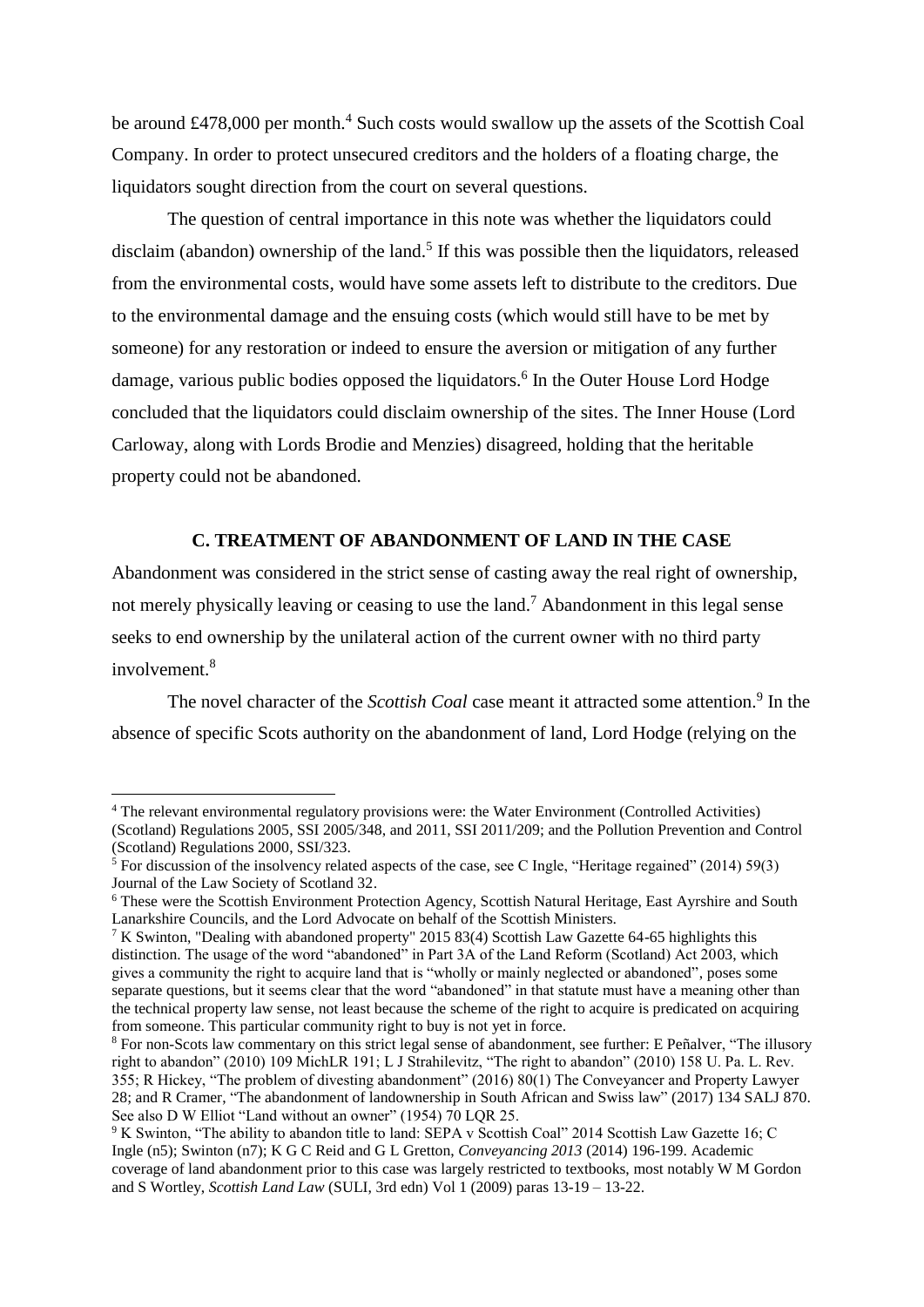logic of Roman-Dutch law<sup>10</sup> and German law<sup>11</sup>) concluded that abandonment of land was possible in Scots law, being an essentially Civilian system of ownership. He also drew an analogy with corporeal moveable property, but noted that the procedure would need to be regulated by the court to prevent any abuse by a landowner.<sup>12</sup> The decision was overturned on appeal. The Inner House clarified that the only ways ownership might end are actual destruction (say by coastal erosion), dissolution of a company, the law operating to divest someone of land (through diligence) or voluntary transfer. Abandonment of land in a strict sense is not possible.<sup>13</sup> "There is no legal process whereby a person can transfer land into oblivion." 14

The Inner House did however agree with Lord Hodge that it seemed that the *Scottish Coal* case was the first to address abandonment of land in Scots law. The authors of this note have also been unable to find any prior authority. This dearth of relevant case authority may be explained by several factors.

# **D. LACK OF PRECEDENT ON ABANDONMENT OF OWNERSHIP OF LAND 1. The feudal system**

The feudal system of land tenure was ended on 28 November 2004 by the Abolition of Feudal Tenure etc. (Scotland) Act 2000.<sup>15</sup> Holders of the *dominium utile* in the land – being at the lowest level of the feudal hierarchy, but with practical control of the land – became owners under a regime of simple ownership, removing the crown from its apex role as *dominium eminens*. <sup>16</sup> The comparatively recent abolition of feudalism may explain the lack of cases prior to 2013, for the following reasons.

*(a) Abandonment in a feudal system did not create a vacuum* 

**.** 

<sup>10</sup> The major South African authority is contained in the case of *Minister van Landbou v Sonnendecker* 1979 (2) SA 944, and see now Cramer (n8).

 $11 \S 928 BGB.$ 

<sup>&</sup>lt;sup>12 "In summary, I consider that it may be possible for an owner to abandon land [...] I see no reason in principle</sup> why this should not be the case. If it is possible to abandon corporeal moveable property, it should be possible to abandon land. But in the absence of a statutory regime, it seems to me that the court should regulate such abandonment to prevent its abuse as a means of avoiding obligations." *Scottish Coal* CSOH, para 26. That procedure was found in paras 72-76.

<sup>13</sup> *Scottish Coal* CSIH, paras 101-102.

<sup>14</sup> *Scottish Coal* CSIH, para 103 per Lord Carloway.

<sup>15</sup> Abolition of Feudal Tenure etc (Scotland) Act 2000, section 1. See further K G C Reid, *The Abolition of Feudal Tenure in Scotland* (2003).

<sup>16</sup> On this, see Craig *Ius Feudale* 461, 16, 7.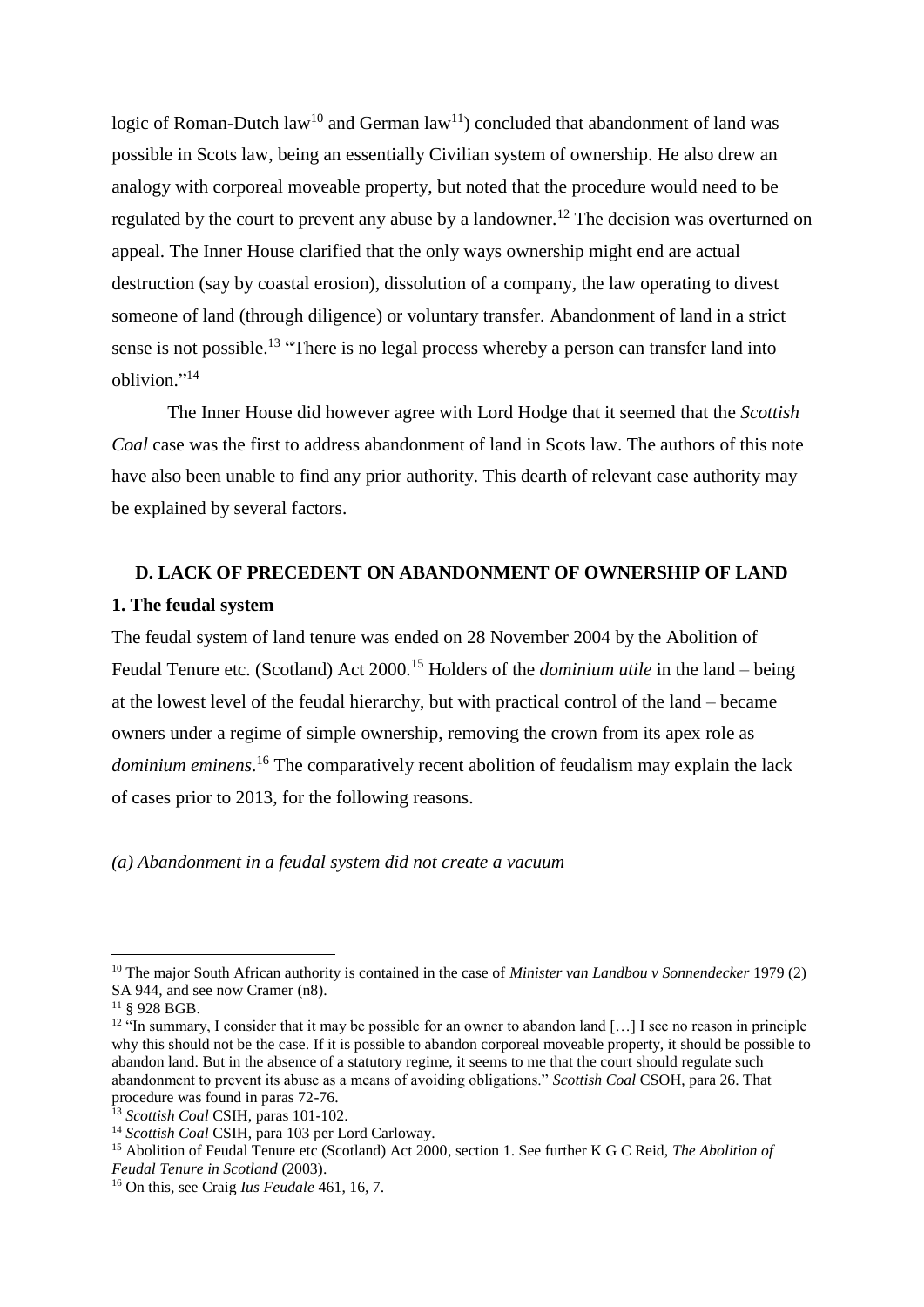If the *dominium utile* was abandoned the title would revert up the feudal chain. The law developed so that where the abandonment was public the Crown took priority over the immediate feudal superior (the *dominium directum*) and received the *dominium utile*. 17 Meanwhile, consolidation allowed the holder of the *dominium directum* to acquire the *dominium utile* through resignation *ad remanentiam*<sup>18</sup> or via prescription, depending on the factual situation. Positive prescription allows possessors of land to obtain title to it in certain circumstances, including the passage of a defined time period in possession (40 years in terms of the Prescription Act 1617 and now ten years by the Prescription and Limitation (Scotland) Act 1973). Cases of consolidation indicate the importance of prescription where the right to the *dominium utile* was not exercised.<sup>19</sup> Failure to use the *dominium utile* is analogous to the effect of abandonment*.*

### *(b) Abandonment of land was conceptually challenging*

**.** 

The fragmented form of landownership under feudalism was fundamentally different to the current allodial system.<sup>20</sup> No single party was proprietor of all the rights of ownership in the current sense. Whilst abandonment of moveables was not conceptually impossible, $^{21}$ abandonment of landownership could not have been conceived in the current sense. The feudal ownership of land in a layered system meant that it was considered in a manner distinct from the ownership of moveables. Accordingly, the logic of abandonment of moveables could not be applied to the ownership of land under a feudal system.<sup>22</sup> The nearest

<sup>17</sup> A R G M'Millan, *Law of Bona Vacantia in Scotland* (1936) 5, discussed in *Scottish Coal* CSIH at para 107. The feudal superior may have had a claim in some circumstance though: where non-use was accompanied by non-payment of feu duty, a question of forfeiture might arise: see Gordon and Wortley (n9) para 13-19. For completeness, in a situation of multiple superiorities it can be surmised that abandonment by a mid-feudal superior would have led to a similar priority for the Crown over any other superiors. It can also be observed that complete abandonment by the office of the Crown would be incompatible with feudalism. Both those situations are beyond the scope of this note.

<sup>18</sup> *Hay v Paterson* 1910 SC 509 at 515 per Lord President Dunedin; *Walker v Grieve* 1827 5 S. 469. See also K G C Reid, *The Law of Property in Scotland* para 97 (written by G L Gretton) and G J Bell, *Principles of the Law of Scotland*, 4th edn (1839; reprinted as *Old Studies in Scots Law*, vol. 1, 2010) 786-805.

<sup>19</sup> *Wilson v Pollok* 1839 2 D. 159; *Bruce v Carstairs* 1770 Mor. 10805; *Bald v Buchanan* 1786 Mor. 15084. <sup>20</sup> TB Smith, *Short Commentary on the Law of Scotland* (1962) 460.

<sup>&</sup>lt;sup>21</sup> As M'Millan put it, when rejecting a reversionary theory of bona vacantia, "moveables are held not in tenure but in full ownership": *Bona Vacantia in Scotland* (n 16) 3. See also D L Carey Miller with D Irvine *Corporeal Moveables in Scots Law* 2nd edn (2005) para 2.02 and *Lord Advocate v University of Aberdeen* 1963 SC 533.

<sup>22</sup> The Crown right to *res nullius* under the principle *quod nullius est fit domini regis* was not a feudal one. In *Scottish Coal* CSIH, it was submitted by counsel for one of the successful parties (para 48) that the Crown right to unowned things "was part of the prerogative right (*jus coronae*) to the territory of Scotland": para 47, with reference to Lord Ross in *Shetland Salmon Farmers Association v Crown Estate Commissioners*, 173.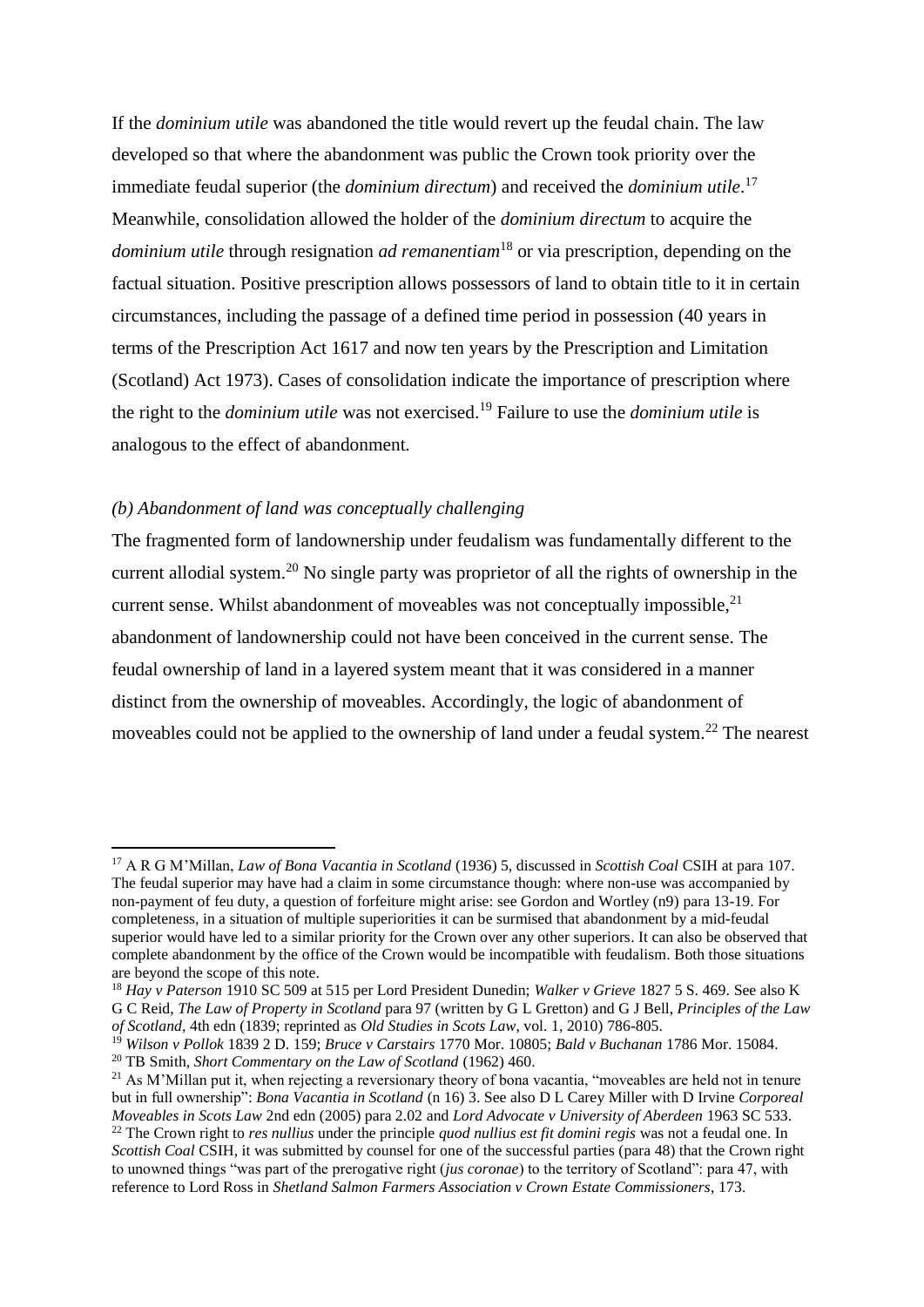unilateral action may have been resignation *ad remanentiam*. Feudal tenure could be seen as obscuring the Roman rules which might otherwise have operated.<sup>23</sup>

#### **2. Negative value land**

The land in *Scottish Coal* had become a negative value asset due to the costs of compliance with environmental regulation. Such negative value plots of land would have been historically anomalous.<sup>24</sup> This means positive prescription has a further relevance to this analysis: prescription would have been more likely to occur where land was of positive value and thus desirable, again reducing any scope for outright abandonment. Returning to the present day, Lord Hodge observed this in *Scottish Coal*;

At a time when the ownership of land has been become regulated in the public interest through planning and environmental legislation, it is easy to see why a unilateral power to abandon land could be abused if it existed. $25$ 

With the increased potential for negative value land, it follows that there will be greater motivation to abandon land.<sup>26</sup> For this reason scenarios such as *Scottish Coal* are now more likely to arise than would have been the case historically. It is more difficult to envisage types of land that would have constituted near permanent negative value assets prior to industrialisation or any other excesses of the Anthropocene. This, it is submitted, is part of the reason for the lack of cases on the issue.

### **E. CONCLUSION**

The historic feudal law and the historical rarity of negative value land, which could combine with the doctrine of positive prescription, offer a plausible explanation for the absence of Scots law jurisprudence on abandonment. That backdrop might contribute to the unease which modern Scots law (as reflected in the Inner House decision) has with land abandonment. In the first edition of their textbook, written after feudal abolition but pre-*Scottish Coal*, Gretton and Steven stated that: "Ownership of land is now like the ownership of moveables: ownership in the Roman sense."<sup>27</sup> If this was the case then it might be

 $\overline{a}$ 

<sup>23</sup> M'Millan, *Bona Vacantia* (n17) 7.

 $24$  This is not to say negative value assets are unique to our era: see R van den Bergh, 'Ownership of agri deserti during the later Roman Empire', (2004) 67 Tydskrif vir Hedendaagse Romeins-Hollandse Reg 60, where the abandonment of agricultural land to avoid high taxes is discussed. Other reasons mentioned by van der Bergh include barbarian hordes, exhaustion of soil and shortage of agricultural labour.

<sup>25</sup> *Scottish Coal* CSOH 124, para 22.

 $26$  Strahilevitz (n8), 363.

<sup>27</sup> G L Gretton and A J M Steven, *Property, Trusts and Succession*, (2008) 463. This was retained in the second edition (485) and in the third edition (504) notwithstanding the *Scottish Coal* case.